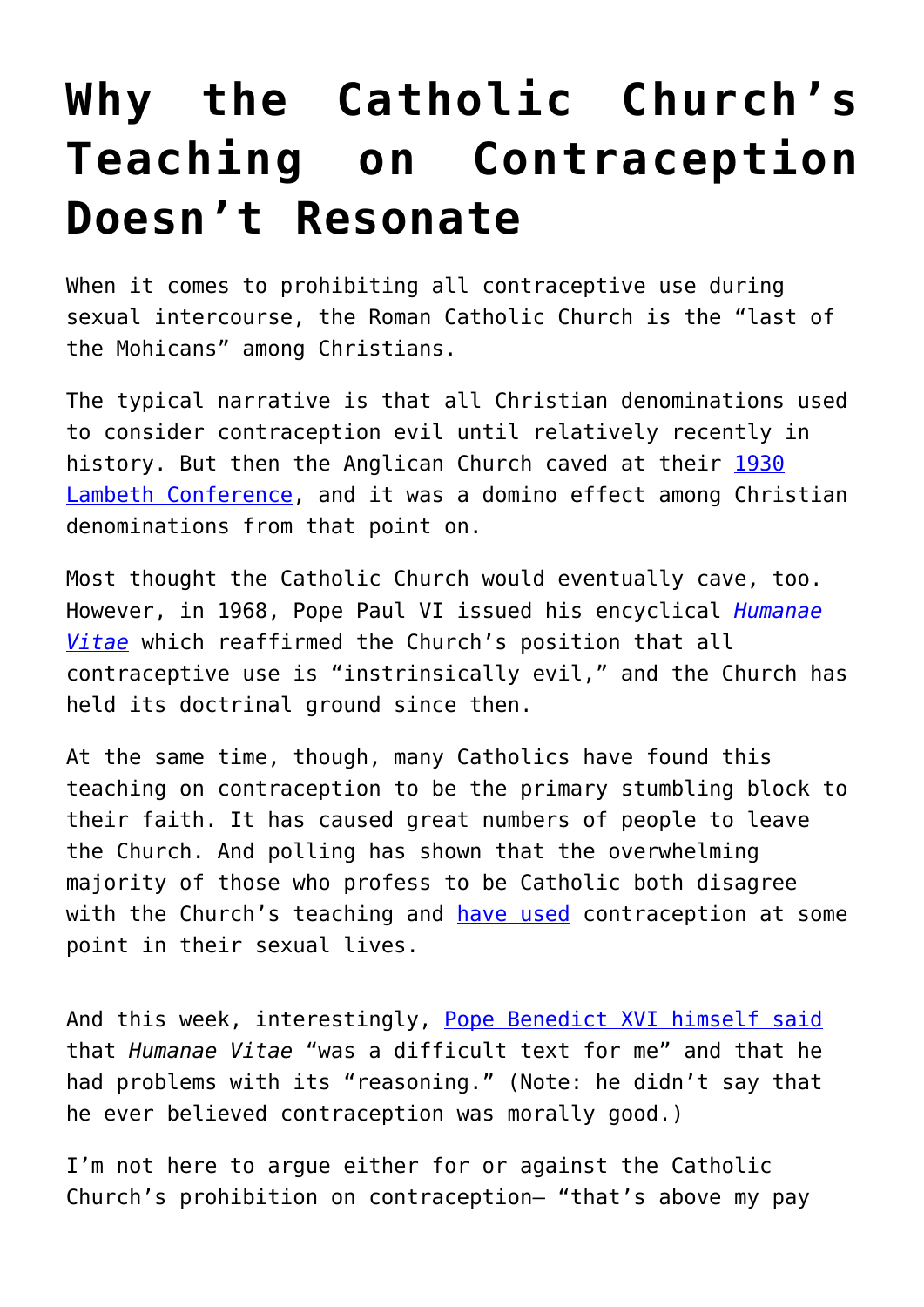$grade.''$   $□$  But I would like to briefly explain what the pope's problem was with the Church's teaching, because I think it's very relevant to all of you.

The approach *Humanae Vitae* took when expressing the Church's teaching on contraception was a "natural law" approach. According to the Catholic Church, natural law is the law of right and wrong that is "engraved in the soul of each and every man" and discernable through human reason. Note: it is NOT the Catholic Church's affirmation that an "is" in the natural, biological world is necessarily an "ought" in human moral life. Rather, it's the Catholic Church's way of saying that men and women can know truth and goodness—up to a point—without God's special revelation and the Bible. And when it comes to using contraception, the Catholic Church believes that every man and woman *should* be able to know it's wrong through the use of their own reason, and they explain why in *Humanae Vitae*.

But as Benedict XVI has said elsewhere, the Church's natural law reasoning has been [a "blunt instrument" in dialogues with](http://www.jp2institute.org/index.php/31-natural-law-from-neo-scholasticism-to-nuptial-mysticism/file) [the non-Catholic world.](http://www.jp2institute.org/index.php/31-natural-law-from-neo-scholasticism-to-nuptial-mysticism/file) Many Catholics have hoped that natural law was sort of neutral ground on which they could meet secular society on not only the issue of contraception, but on all issues of sexual morality.

But as it turns out, natural law isn't that neutral. The Church's understanding of natural law itself presupposes metaphysical commitments: that man has a definite nature, that human beings can discern truth and goodness, and heck, that there are even such things as "truth" and "goodness."

If you're like me, you've discovered that not a small percentage of the population in the Western world no longer even subscribe to these things. As noted scholar David Bentley Hart [has said](https://www.firstthings.com/article/2015/03/reasons-faith) of natural law proponents, "[They] often fail to grasp just how nihilistic the late modern view of reality has